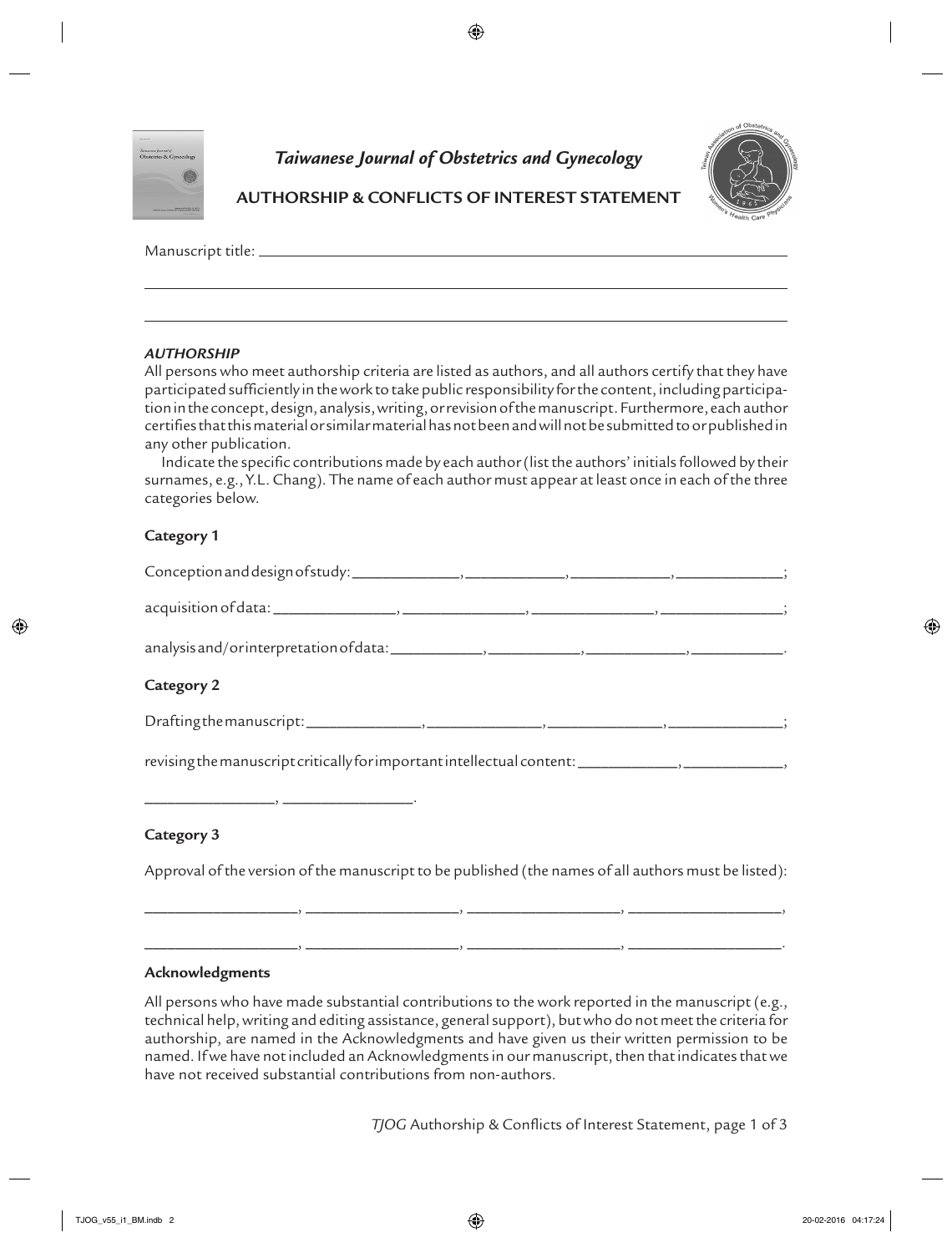#### *CONFLICTS OF INTEREST*

A conflict of interest occurs when an individual's objectivity is potentially compromised by a desire for financial gain, prominence, professional advancement or a successful outcome. *TJOG* Editors strive to ensure that what is published in the Journal is as balanced, objective and evidence-based as possible. Since it can be difficult to distinguish between an actual conflict of interest and a perceived conflict of interest, the Journal requires authors to disclose all and any potential conflicts of interest.

 $\bigoplus$ 

#### **Section I**

The authors whose names are listed immediately below certify that they have NO affiliations with or involvement in any organization or entity with any financial interest (such as honoraria; educational grants; participation in speakers' bureaus; membership, employment, consultancies, stock ownership, or other equity interest; and expert testimony or patent-licensing arrangements), or non-financial interest (such as personal or professional relationships, affiliations, knowledge or beliefs) in the subject matter or materials discussed in this manuscript.

Author names:

#### **Section II**

⊕

The authors whose names are listed immediately below report the following details of affiliation or involvement in an organization or entity with a financial or non-financial interest in the subject matter or materials discussed in this manuscript. Please specify the nature of the conflict on a separate sheet of paper if the space below is inadequate.

Author names Details of the conflict(s) of interest:

*TJOG* Authorship & Conflicts of Interest Statement, page 2 of 3

⊕